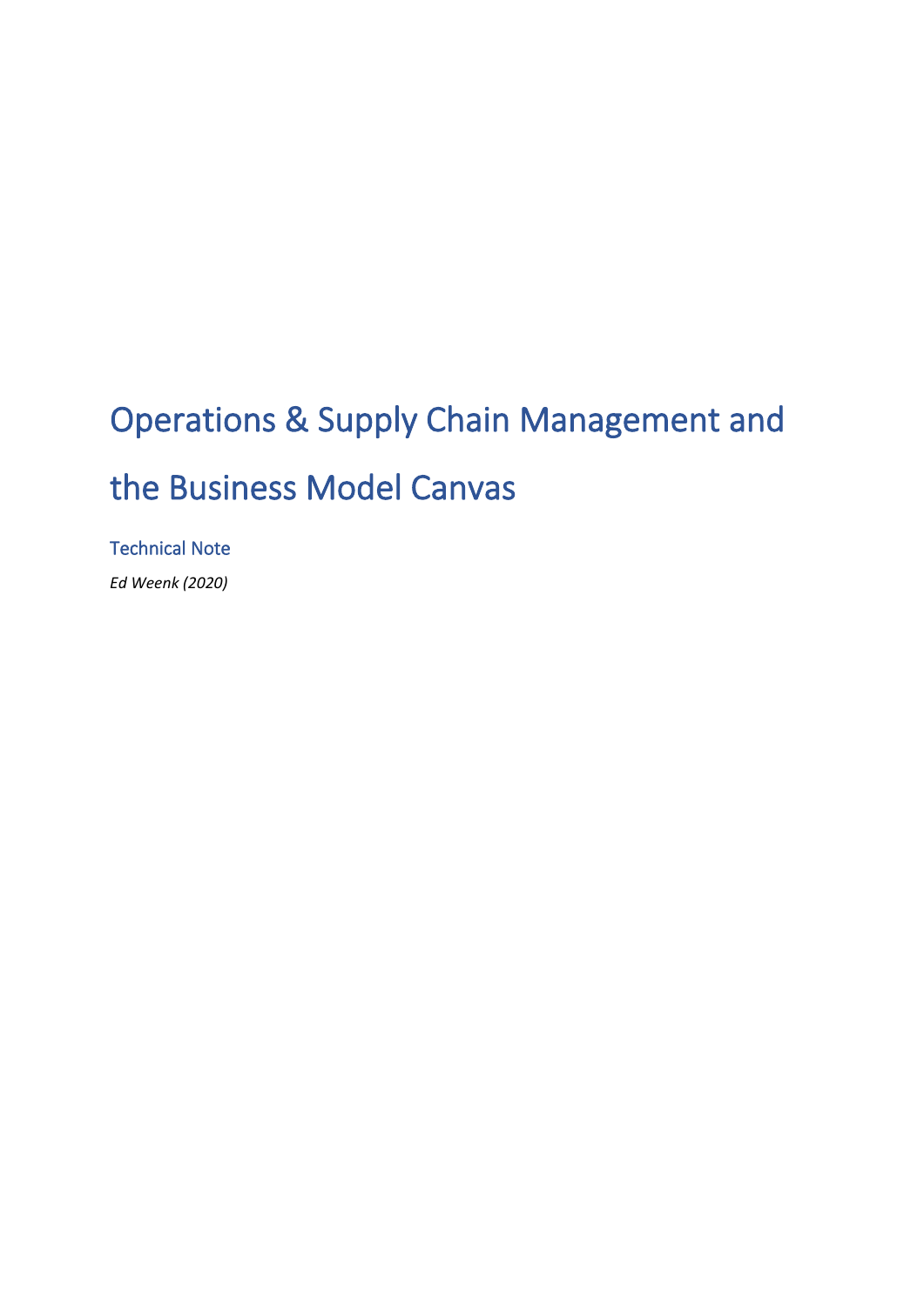# OPS & SCM and the Business Model Canvas<sup>1</sup>

#### Introduction

Many Operations and Supply Chain Management (OPS & SCM) courses tend to focus primarily on the "technical dimension" of the subject, addressing topics like capacity, transportation, inventories, and the physical infrastructure or distribution network. However, it is my firm belief that OPS & SCM is not just important for engineers, which is why I in my own courses I always include the business and the leadership dimensions into the overall storyline as second and third dimensions<sup>2</sup>.

In terms of the business dimension, one of the powerful ways to visualize the role that the areas of OPS & SCM play as part of the overall business is by using the well-known Business Model Canvas (Osterwalder & Pigneur, 2010). I've been using the Business Model Canvas (BMC) for quite a number of years now, and over time I have developed some ideas about extending the concept to make it even more useful for the OPS & SCM area. Extensions on the one hand can be understood as 'additions' to the framework itself, and on the other hand as extensions to the ways of using the framework beyond the intended 'basic' way.

It is important to mention upfront that each of the extensions I propose have one fundamental starting point: the BMC is already a powerful tool in the way it was designed, so *whichever element is added, it needs to respect and be compatible with the original framework*. So the focus is on adding, not on changing, nor on replacing. Each of the proposed extensions has a direct relevance to the areas of Operations & Supply Chain Management.

The purpose of this Technical Note is to share my ideas on these potential extensions, so that readers can use these to their benefit and take even more advantage of the utilization of the BMC. The text will not enter in much detail into the basics of the BMC itself, but will refer to other useful sources for that.

In a similar fashion, the article will not go into great detail about the exact content of the suggested extensions, since they all connect to either basic strategic and/or basic OPS & SCM content, which can be found in course literature or will be dealt with as part of your courses.

<sup>1</sup> *This technical note was written by Ed Weenk MSc PDEng, as a complement to basic texts about Operations and Supply Chain Management and to bridge the link towards wider topic of business and business models. The BMC is also addressed in the author's book "Mastering the Supply Chain" (2019), pp. 29-32, figures 2.6-2.7, as well as in a number of exercises in Part Three of the book.*

<sup>2</sup> *These three dimensions are also at the heart of the book "*Mastering the Supply Chain"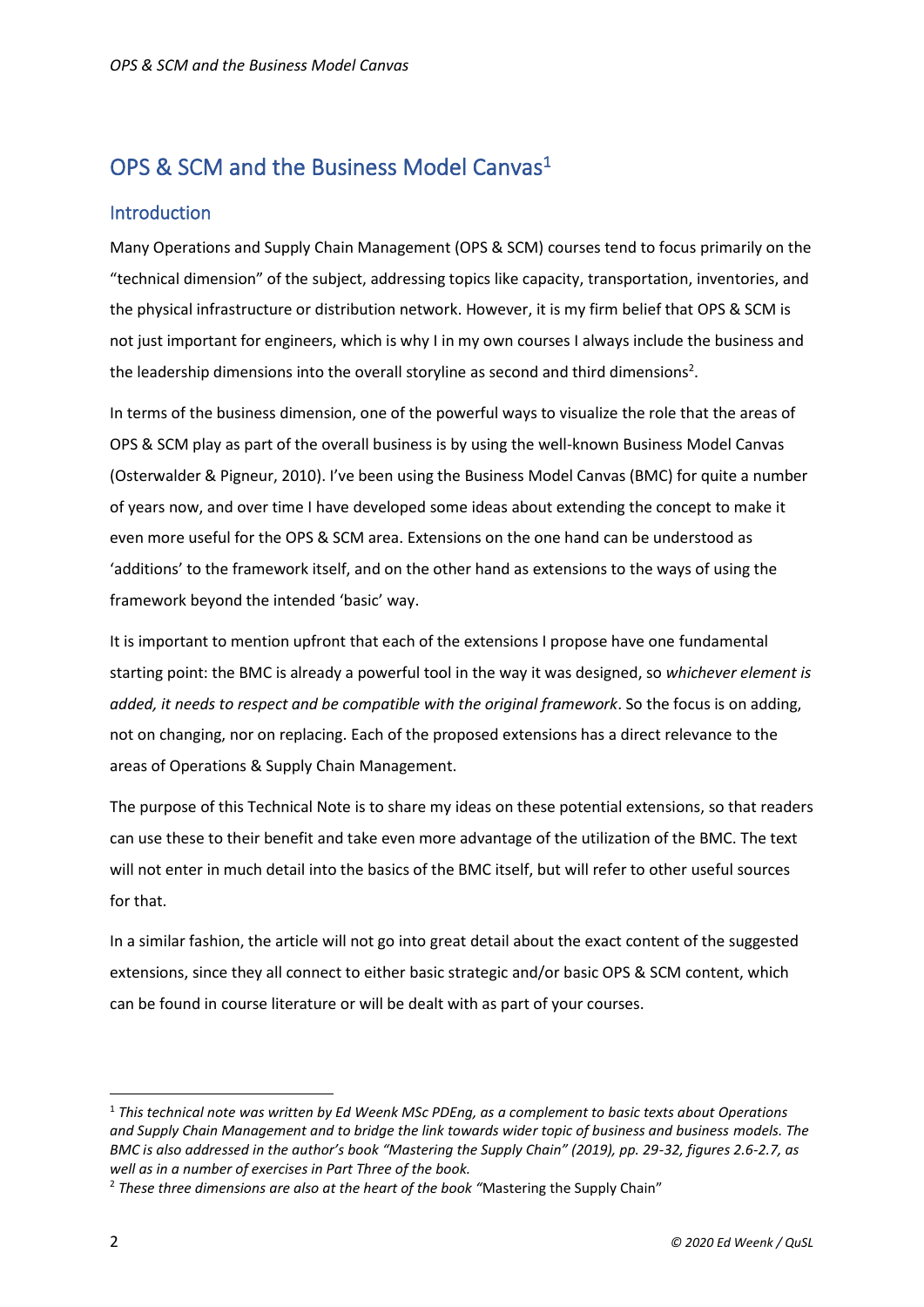The article starts with a brief overview of the basic BMC, its background and purpose. Then four areas for potential extensions are proposed:

- 1. Distinguishing between customers and consumers;
- 2. Distinguishing between suppliers and key partners;
- 3. Adding 'OPS & SCM dynamics' to the business model
- 4. Using the BMC for 'scenario thinking'

#### The Business Model Canvas

To a certain extent the Business Model Canvas can nowadays be called a mainstream tool, one of the latest additions to the basic strategy toolbox taught at Universities and Business Schools, as well as it's used in an infinite number of Entrepreneurship courses and bootcamps. Also, it's coherent with the wider movement of the Design Thinking School, which in parallel has gained much attention. And even has it inspired the appearance of a plethora of other 'canvasses' for a wide variety of applications (Value Proposition Canvas, Circular Business Model Canvas, Lean Start-up Canvas, VUCA canvas, Pitch Canvas, and so on).

However, it is often easily forgotten that the BMC is in fact based on thorough research. To be precise, the nicely visual and attractive BMC we know now is derived from the findings of a PhD doctoral thesis (Osterwalder, 2004). In other words, it's not 'just' something invented by a clever consultancy, no, there is actually some solid research behind it.

Since it's not the purpose of this document to explain the Business Model Canvas in detail, I refer to other sources for an introduction, such as Osterwalder (2010), Osterwalder (2020) and Strategyzer (nd). For now, I's sufficient to depict the BMC and its 9 areas:



SOURCE Osterwalder and Pigneur (2010), www.strategyzer.com, under Creative Commons Attribution Share Alike

*Figure 1: the Business Model Canvas*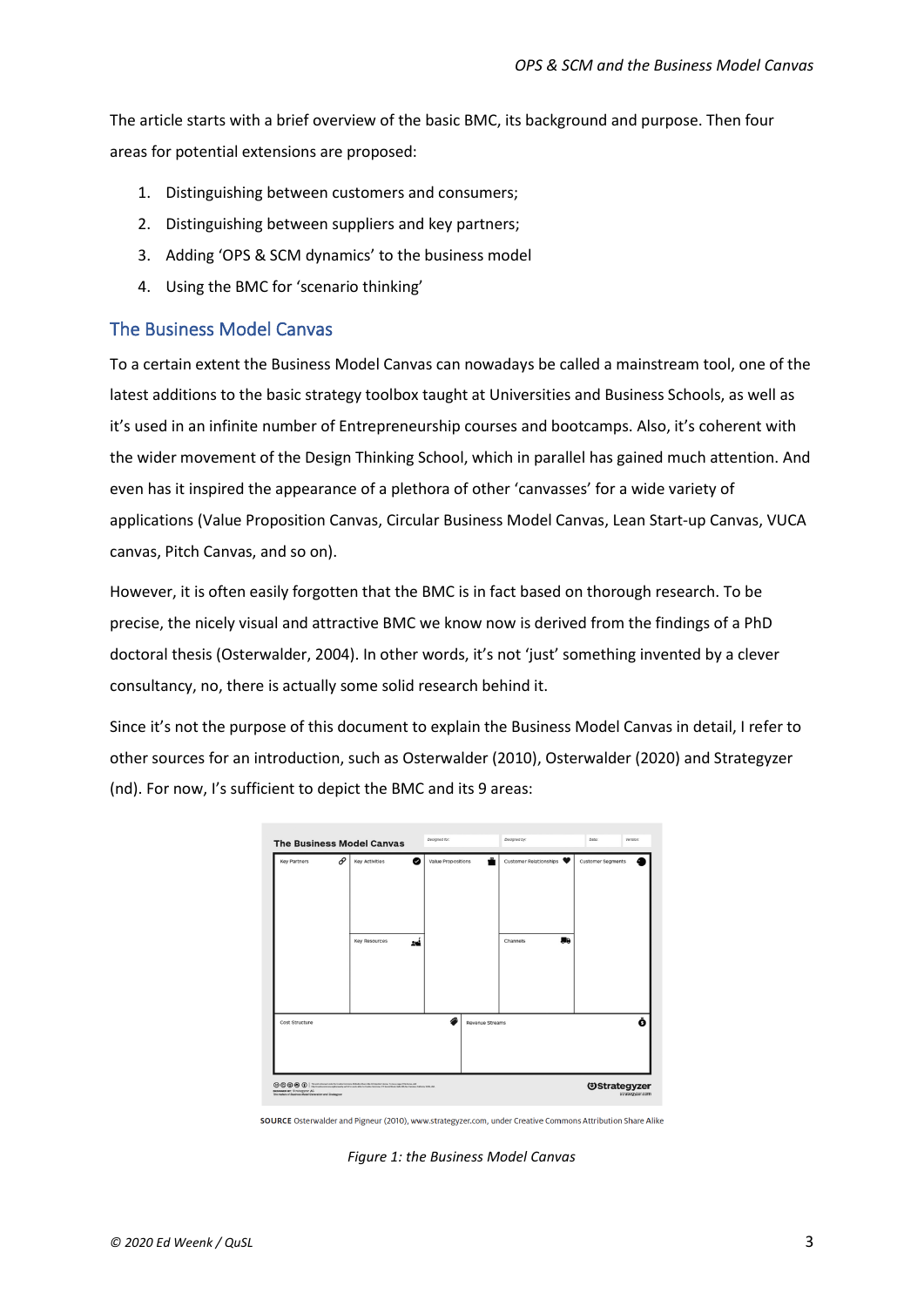#### Why use the BMC in relation to OPS & SCM?

Typically, the starting point for any of my OPS & SCM courses is the following:



*Figure 2: The story of promising and delivering*

The reason to start here is to create awareness of the fact that in order to be able to develop a solid solution for my operations and/or supply chain (an important part of the "how?" of my company), I need to have a very good and clear understanding of what it is supposed to deliver in terms of products and services (the "what?" of my company). This understanding would ultimately lead to identification of the relevant characteristics in terms of *demand*, as well as of *supply*.

"What?" and "How?" are directly connected, they are two sides of the same coin, one cannot live without the other. That's why this message deserves to be emphasized even in courses that focus on either one of the sides, OPS & SCM courses in my particular case. The BMC is an important tool for me to get that message across, because one of the very attractive aspects of the BMC is that is visually expresses both the *What?* and the *How?* in one (simplified) integrated overview, reinforcing the message I'm trying to transmit.

Aspects of the *What?* are covered on the right hand side of the canvas, whereas the aspects related to the *How?* can be found on the left hand side. To this, we can add the dimension of "how much?", just to make the picture complete (see Figure 3 below)<sup>3</sup>.

<sup>3</sup> *Alexander Osterwalder and colleagues in this respect typically use the terms 'frontstage' (what?), 'backstage' (how?) and 'profit formula' (how much?).*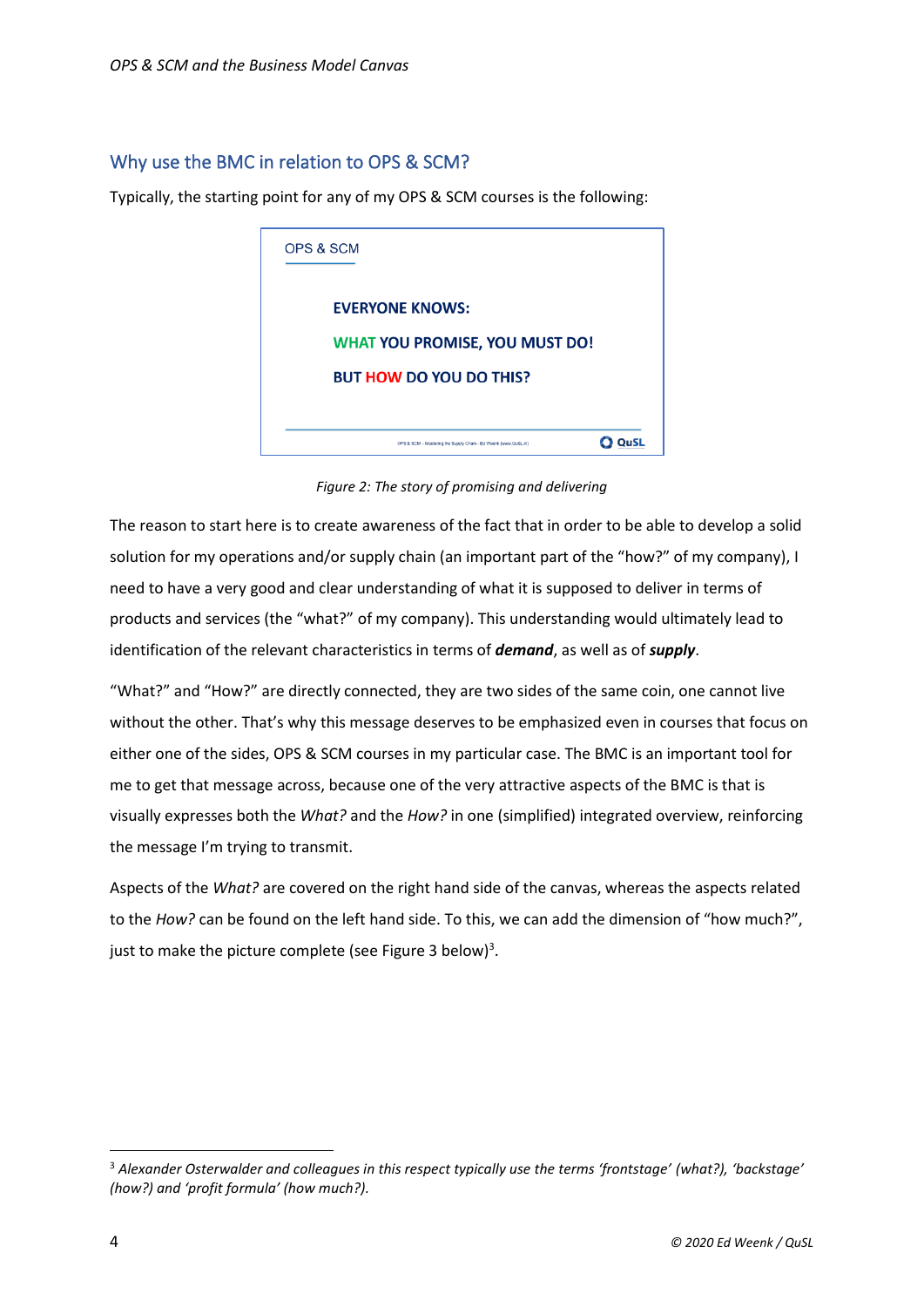

*Figure 3: after Osterwalder (2010), image taken from "Mastering the Supply Chain" (Weenk, 2019)* For a company to work successfully, a good alignment between What? and How? will need to be established, otherwise the building blocks for keeping the promise to the customers will not be

sufficiently in place.

Let's assume that a BMC for our company has been created, preferably in a workshop setting and using sticky notes. We now have a documented version that is agreed upon by all relevant stakeholders, typically representatives of the different corporate departments (marketing & sales, HR, finance, operations, supply chain, procurement, and so on).

Let's also assume that the basic checks on the BMC have been done after it was created, looking at the sticky notes one by one:

- Is anything missing, i.e. are all sticky notes on the 'what?' side supported by sticky notes on the 'how?' side?
- Are all sticky notes really necessary, i.e. if I take one of the sticky notes out, will the model fall apart?

Now let's focus on some specific additional dimensions that can be added to the BMC.

## 1. Distinguishing between customers and consumers<sup>4</sup>

In terms of customers, the BMC template speaks of the "segment", formulating the following two major questions:

- For whom are we creating value?
- Who are our most important customers?

<sup>4</sup> This topic is also addressed in Mastering the Supply Chain, pp. 20-21.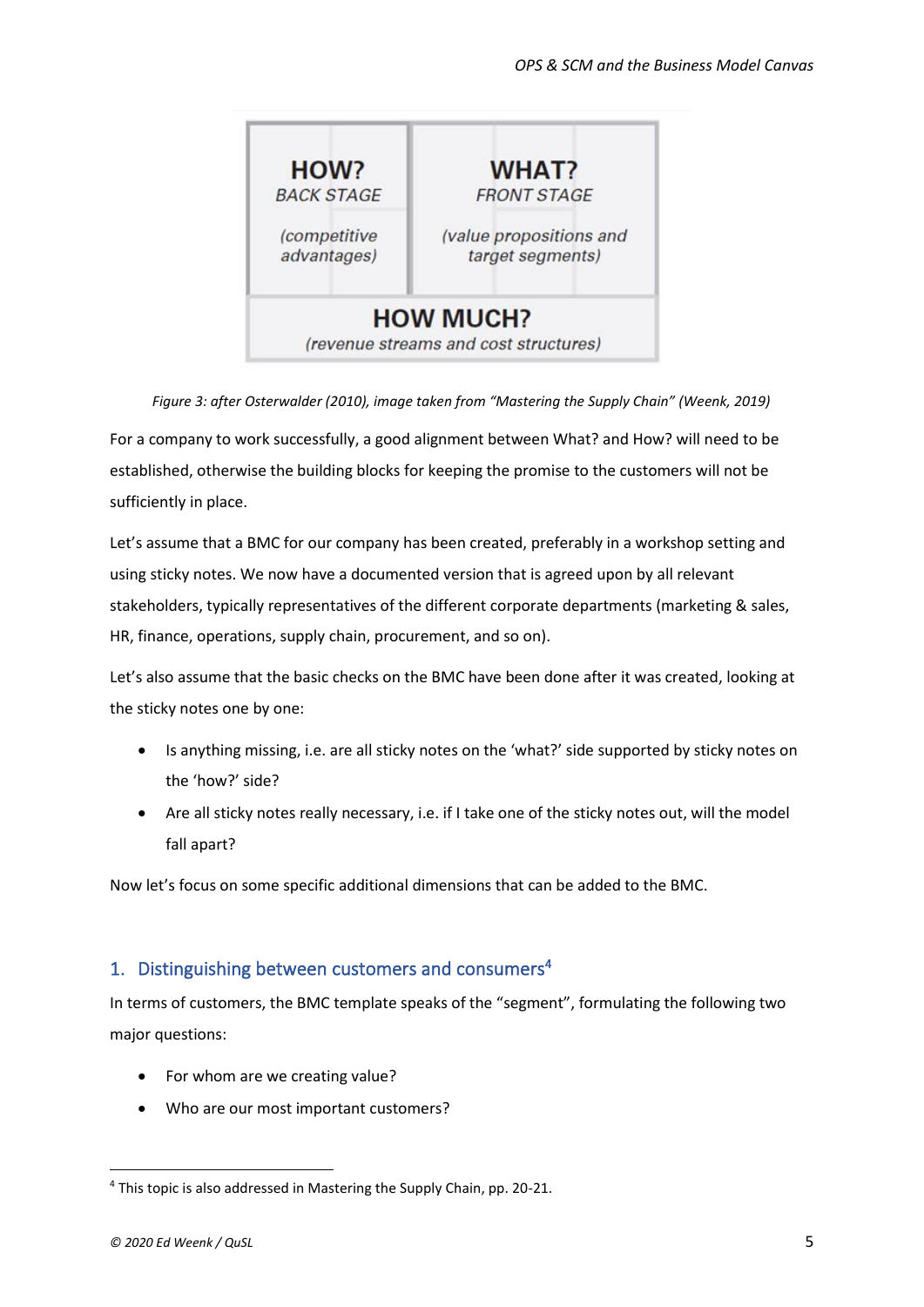In a number of business environments, for example the case of an online retailer or a consumer retail bank, the answers to these questions are straightforward. But how would it work out in the case of a Business-to-Business environment (B2B), for example a producer of fruit juices selling mainly through retailers and distributors? Who is the customer segment then? And what does that mean for the formulation of value propositions? And how to reflect this in the Canvas?

I have noticed in practice, with students and companies alike, that the first thought of most people will be to put the final consumer in the 'customer segment' box of the canvas, probably because in the end, those are the ones where the final product will end up (in the case of the fruit juice company, the consumers are the ones drinking the juice).

If we put the consumer in the segment-box of the canvas, then in order to be coherent, we need to answer the Value Proposition questions from the consumer perspective as well:

- What Value do we deliver to the customer?
- Which one of the customer's problems are we helping to solve?
- What bundles of products and services are we offering to each Customer Segment?
- Which customer needs are we satisfying?

All of this can still be fine, but in my opinion it might lead to three specific issues:

- 1. If the Consumers are defined as the 'segment', then where do the retailers and distributors end up in the canvas? Some people will argue that retailers and distributors would in those cases be the channels through which the consumers are reached, so they would go into the 'channels' box of the canvas. And in fact, the major channel-related questions could even support that approach<sup>5</sup>.
- 2. However, that leads at the same time also to issue number 2: if the Value Proposition is phrased from the perspective of the consumer, then how do we deal with specific retailerrelated value proposition aspects, like for example delivery quantities, delivery service levels, lead-times, automated IT-connections, and so on? It is not so clear where these aspects would have to go, even though it is clear that they are very relevant, particularly also from an OPS & SCM point of view.
- 3. In the case of 'pure' B2B companies selling through retailers and distributors, the company's revenues are in fact not coming directly from the consumers. The ones who pay them in return for their products and services are the retailers and distributors. Which then would imply that in these cases the major revenue streams do not come from the identified

 $5$  Channel questions according to the BMC template are, among others: through which channels do our customers want to be reached? And how are we reaching them now?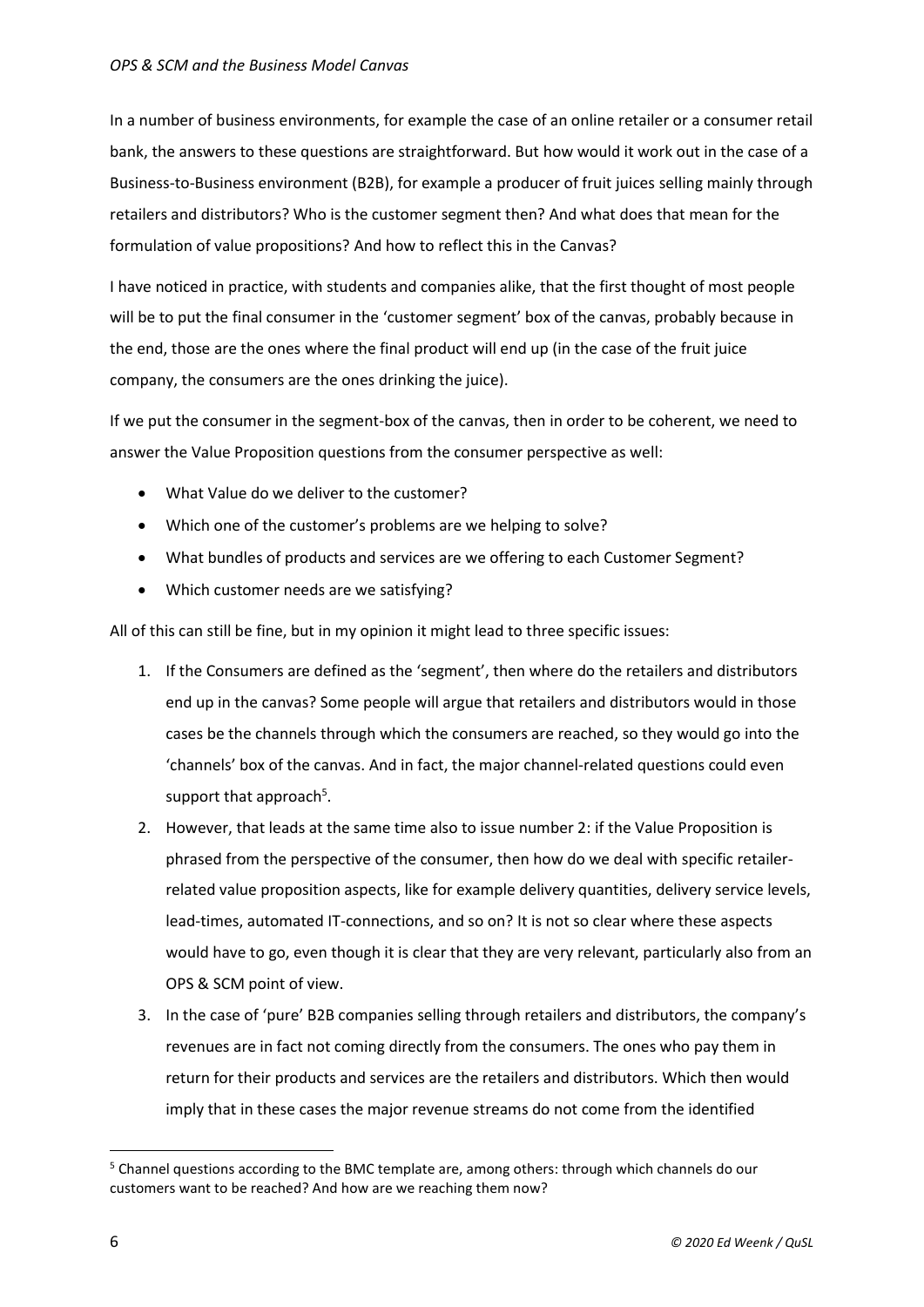customer segments, but in fact from the main channels. Although feasible from the perspective of the canvas as a tool, it somehow doesn't feel logical to me.

On the basis of the abovementioned issues, we could also look for another way of expressing the same B2B-setup. One could for example argue to place the retailers and distributors in the segmentbox of the canvas, since they are the paying customers from whom the revenues in the B2B business model are coming. But then, where does that leave the end-consumers, should they not appear in the canvas altogether in such cases?

Leaving the end-consumer out of the canvas might not be considered a big issue, but in some cases it may be. As an example, the following proposed adjustment to the BMC is the result of using the canvas in a consultancy project some years ago in a B2B firm. The company was producing and marketing their own premium brand of consumer products. In the cross-functional project team that created the canvas, most participants agreed that defining retailers and distributors as the customer segment would be the natural thing to do. According to them, retailers and distributors were in the end the paying customers and the main source of revenue.

However, some team members, even though agreeing with the choice of assigning retailers and distributors to the 'customer segment' box, simply felt it would be impossible to present any new proposal inside the company if the consumer would not appear somewhere in the image. After all, the company was involved in a lot of publicity precisely aimed at those consumers (TV ads, social media campaigns and so on).

In order to deal with this issue, together with the project team, we decided on the following adjustment to the basic canvas<sup>6</sup>:



www.strategyzer.com (Extension was developed during specific projects at QuSL)

*Figure 4: BMC extension to distinguish between customers and consumers*

<sup>6</sup> *As a remark on the side, one thing to keep in mind is that in the end the BMC is a tool, i.e. an instrument, in this case with the purpose of shaping your thoughts, and developing and testing new ideas about business models. And as is the case with any tool, if the user feels comfortable with the tool as it is, then he can go ahead, if he feels the need to adjust the tool slightly to specific needs, then he should be free to do so.*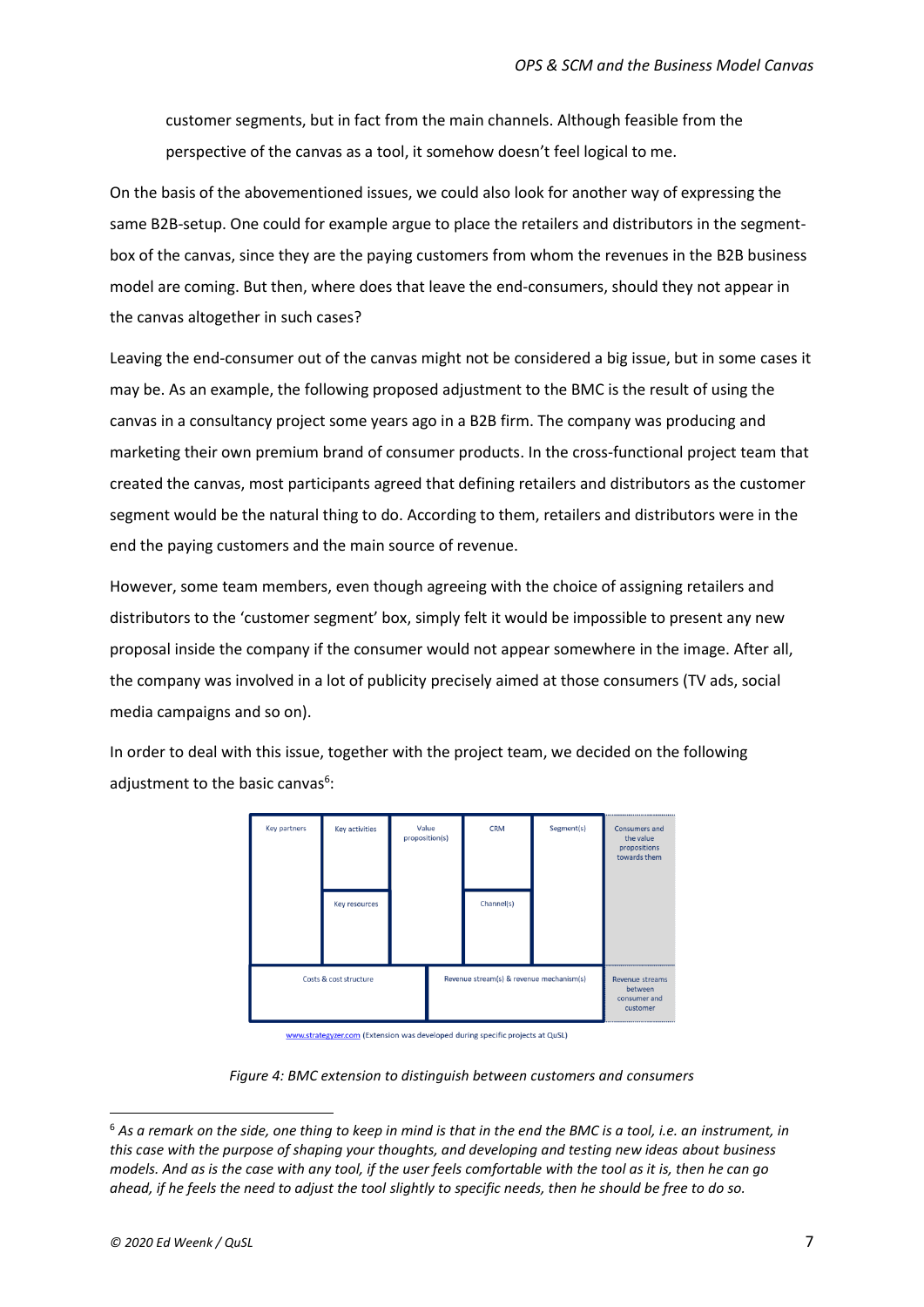In the additional boxes on the right hand side, consumers or consumer segments were indicated, plus an indication of the value propositions towards them, as well as the revenue streams between the consumers and the customers. These consumers and value propositions are relevant to the B2B customers (e.g. retailers and distributors) because ultimately they represent sales potential to them. Creating the additional boxes to the canvas was a satisfactory solution to the project team and it allowed them to have both the customers and the consumers separated but still present in one and the same view.

#### 2. Distinguishing between suppliers and key partners

In the same project as mentioned before under point 1, on the other side of the canvas something similar happened. After the groundbreaking article of Kraljic (1983), in the OPS & SCM world we rather clearly distinguish between key partnerships and arms-length buying-selling. Therefore, the 'Key Partners' box in the canvas seems appropriate for those supplier relationships that really go beyond straightforward buying-selling, for example relationships including joint product development, frequent business reviews, systems integration and so on, i.e. those things you would normally not do with any one of your suppliers.

But where does that leave the commodity suppliers we might be buying from on the spot market? In the company project this issue came up, because indeed these commodity suppliers were not considered partners at all by the company's purchasing staff. However, all of the commodity suppliers together did represent quite a significant part of the total operational costs (COGS), so the team felt that those suppliers should also be somehow represented in the canvas.

Given the nature of some of the future scenario's we were considering in the project, it was decided to not put all of key partners and commodity suppliers together in the 'key partner' box of the canvas. Instead, together with the project team, we decided on the following adjustment to the BMC: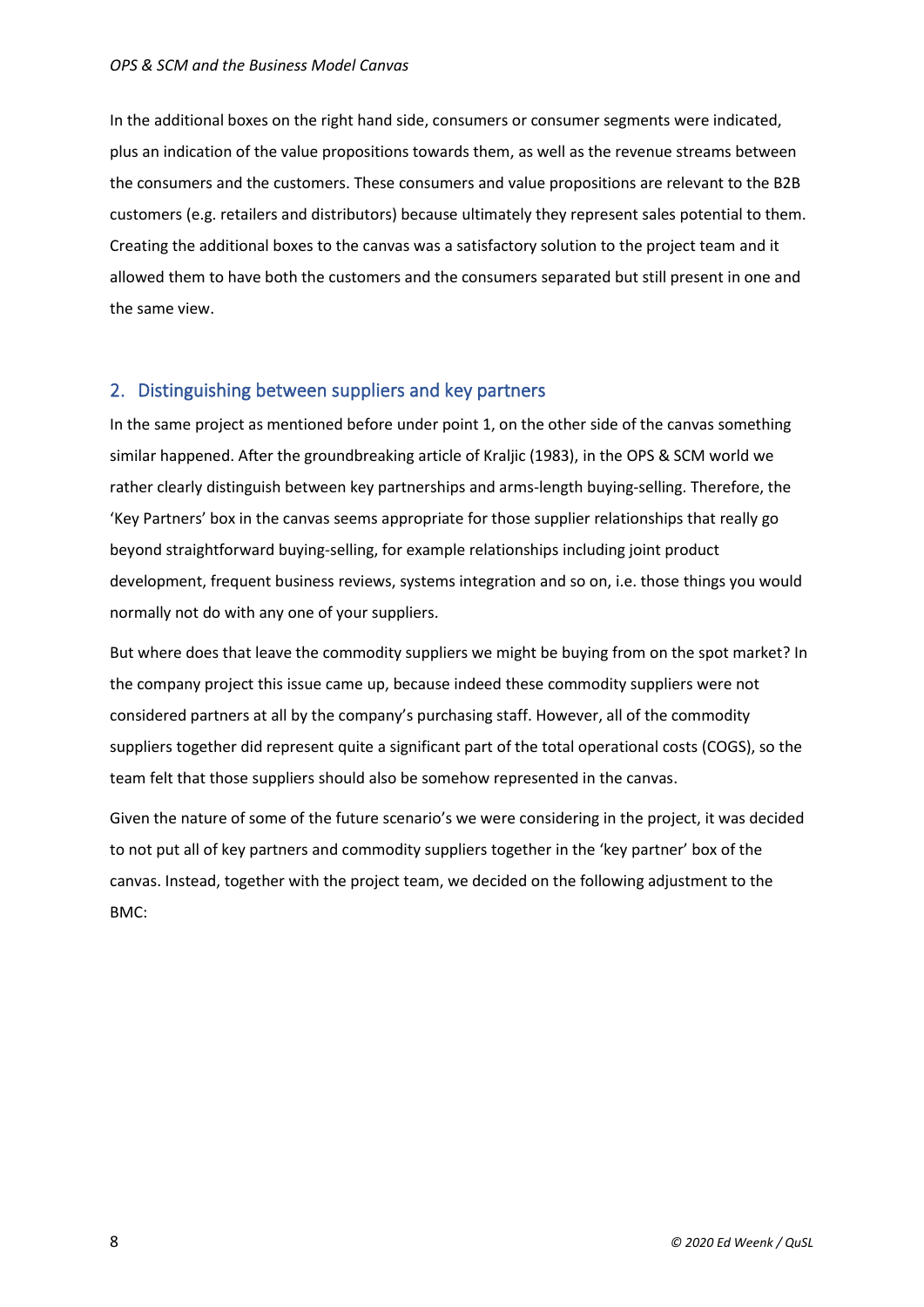| <br><b>Suppliers</b><br>(arms-length) | Key partners           | Key activities | Value<br>proposition(s) |                                          | <b>CRM</b> | Segment(s) |
|---------------------------------------|------------------------|----------------|-------------------------|------------------------------------------|------------|------------|
|                                       |                        | Key resources  |                         |                                          | Channel(s) |            |
| ,,,,,,,,,,,,,,,,,,,,,,,,,,,,,,,,,,    | Costs & cost structure |                |                         | Revenue stream(s) & revenue mechanism(s) |            |            |

www.strategyzer.com

(Extension was developed during specific projects at QuSL, in which spot-buying of large quantities of commodities was effectively happening)

#### *Figure 5: BMC extension to distinguish between key partners and suppliers*

The adjustment proved to be particularly useful when elaborating scenarios in which the business model implications of inhouse manufacturing vs. outsourcing to a key partner vs. commodity purchasing were compared and evaluated, so it was considered a satisfactory extension, because now each of these scenario's (visually) really played out differently in the canvas, which led to more focused discussions on the topic.

Let's now go and look at a third potential addition to the BMC.

#### 3. Adding 'OPS & SCM dynamics' to the business model

In its basic form, the BMC is well-suited to express the (static) structure of a certain business model. That raises the question as to how this useful basis can be extended with a view on the dynamics related to that same business model. These dynamics are relevant for the OPS & SCM area, since in the end they determine such essential issues as capacity, speed of response, safety stocks, and so on.

A potential extension of the BMC could look like this<sup>7</sup>:

<sup>&</sup>lt;sup>7</sup> Please note that in order to keep the explanation of the various possible additions to the BMC transparent, Figure 6 doesn't include the additions mentioned in Sections 1 and 2 of this Technical Note (customers vs consumers and suppliers vs key partners). Figure 10 at the end of this document will show a view with all of the additions included together at the same time.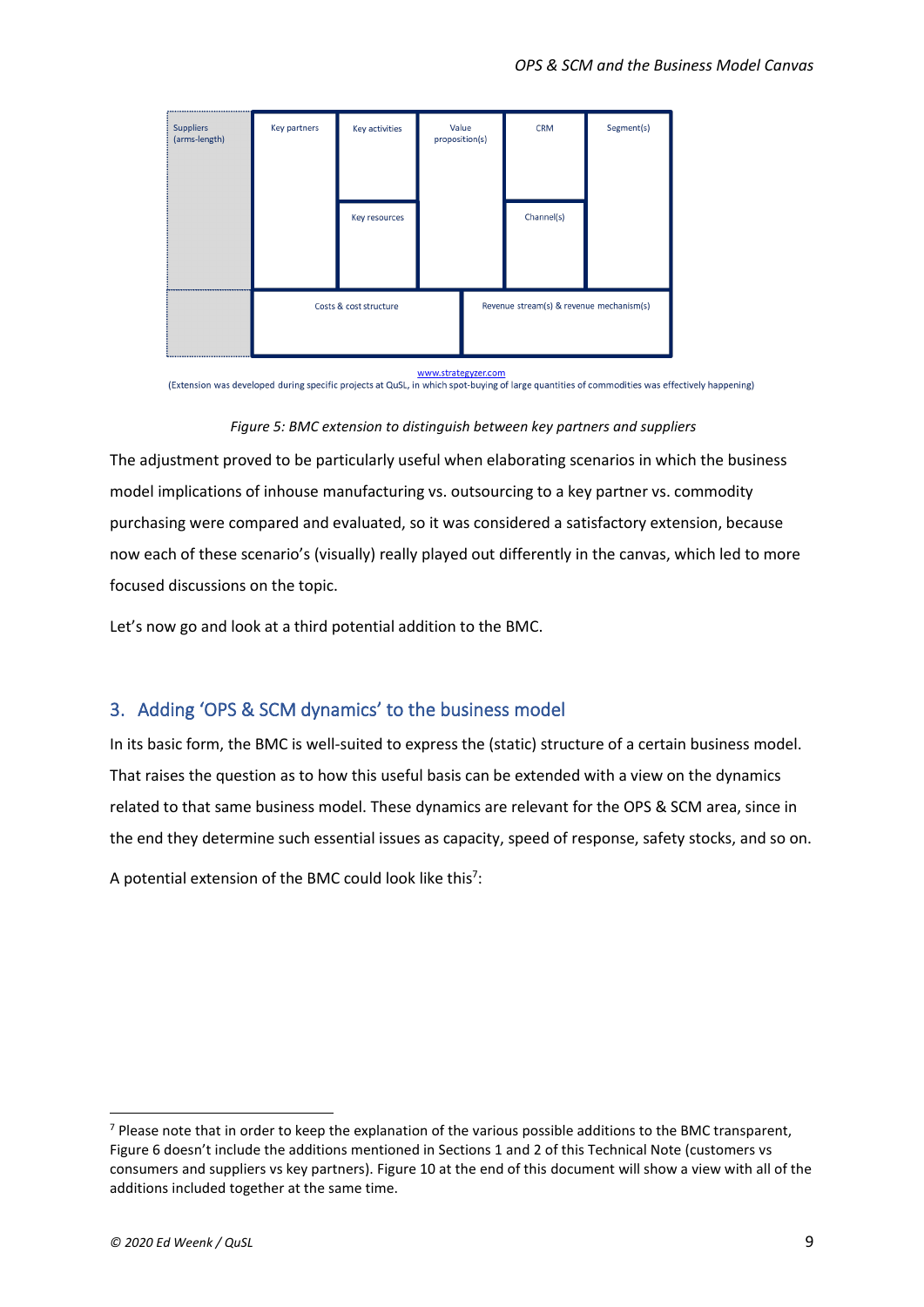

*Figure 6: BMC extensions dealing with demand and supply dynamics*

The boxes for supply dynamics and demand dynamics could be used for capturing the following items (see the Annex for more detailed specifications):



*Figure 7: details of demand and supply dynamics aspects*

The suggested additions allows for capturing the static as well as the dynamics of a business model in one and the same (extended) image.

Now, let's look at a fourth 'extension' of the BMC. This one doesn't affect the structure of the canvas, but proposes a slightly different additional application of the same tool.

### 4. Using the BMC for 'scenario thinking'

In practice, I see that the BMC in most cases is used for relatively short-term business model development and analysis, whether it be for a start-up or for an established company. This raises the question as to whether it could potentially also be used for developing ideas for medium to long term scenarios and the visualization of the potential implications of those scenarios versus the current business model.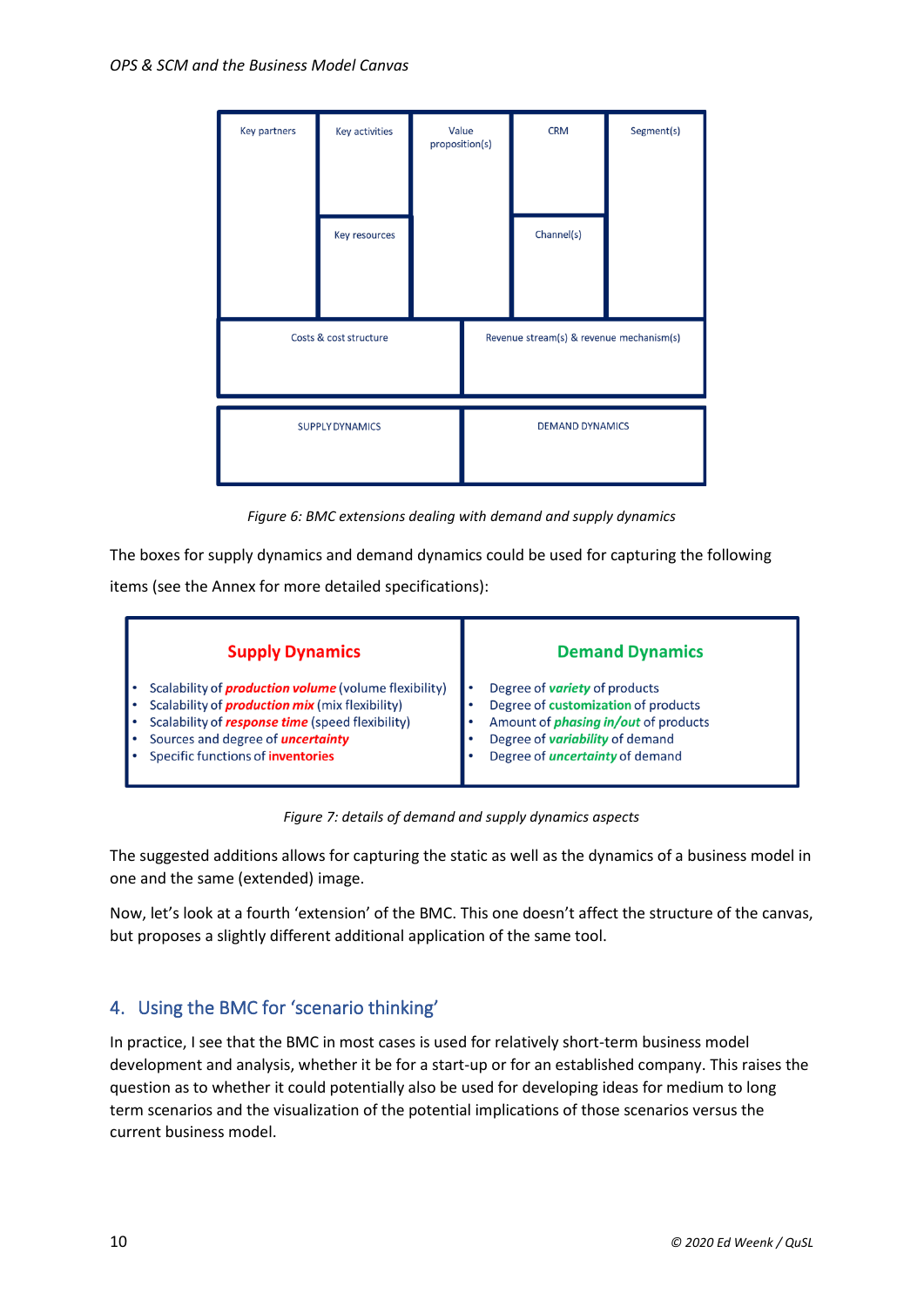After using the BMC in my OPS & SCM courses and trainings for quite a number of years now, my conclusion is affirmative. Yes indeed the BMC can be used for that purpose in a meaningful way. Obviously, the BMC doesn't give any answers about which future scenario to choose, but it does provide the framework for facilitating brainstorming about those scenarios and developing alternatives, which then forms the basis for deeper analysis and elaboration.

The procedure in fact is very straightforward, and works well for almost any trend or development, for example coming out of a PESTEL analysis.

- 1. Prepare the BMC for the current situation of the company or Business Unit
- 2. Using sticky notes of different colors, indicate per box in the BMC where impacts from the chosen trend or scenario can be expected
- 3. Step 2 can be repeated a desired number of times, each for another trend or scenario and preferably each time with a different color of sticky notes



*Figure 8: BMC with scenario development*

After having finished, the overall analysis and evaluation may start:



*Figure 9: scenario development with the BMC, example from an OPS & SCM class*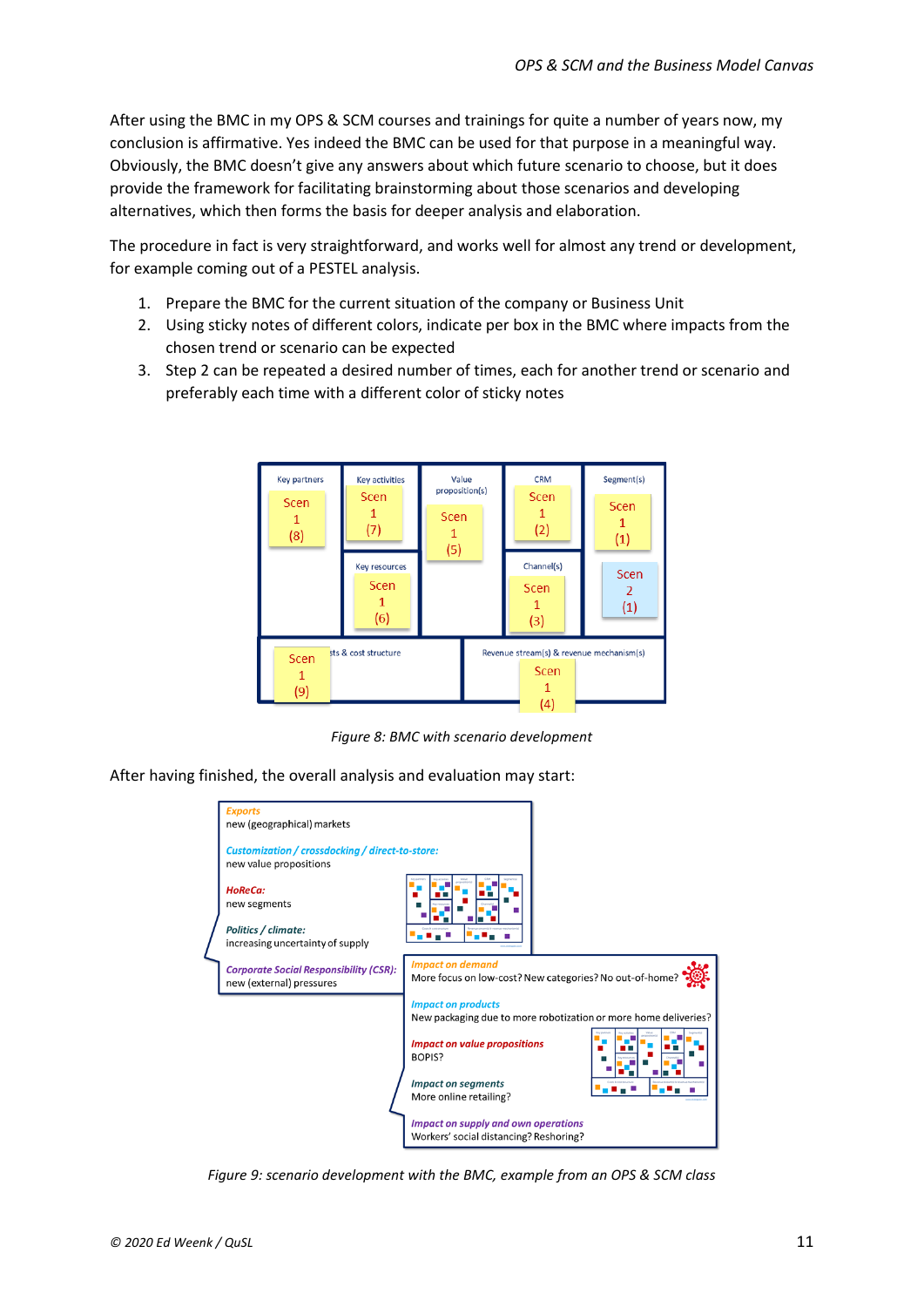#### **Summary**

In this brief technical note, I have tried to link the widely used framework of the Business Model Canvas (BMC) to a number of general OPS & SCM concepts, thus aiming at providing the reader with a basic understanding of how the BMC can be meaningfully applied within the context of OPS & SCM, even beyond its already useful basic application.

As hopefully has been illustrated, many of the relevant principles and frameworks of the WHAT & HOW at play in OPS & SCM, can be somehow connected to the BMC, making it into an even more powerful tool.

Thus, I hope it has also become even more visible how aspects of the fascinating and dynamic world of OPS & SCM are an integral part of a company's business model.



www.strategyzer.com (Extensions were developed during specific projects at QuSL and/or in courses and trainings)

*Figure 10: BMC with all potential extensions included*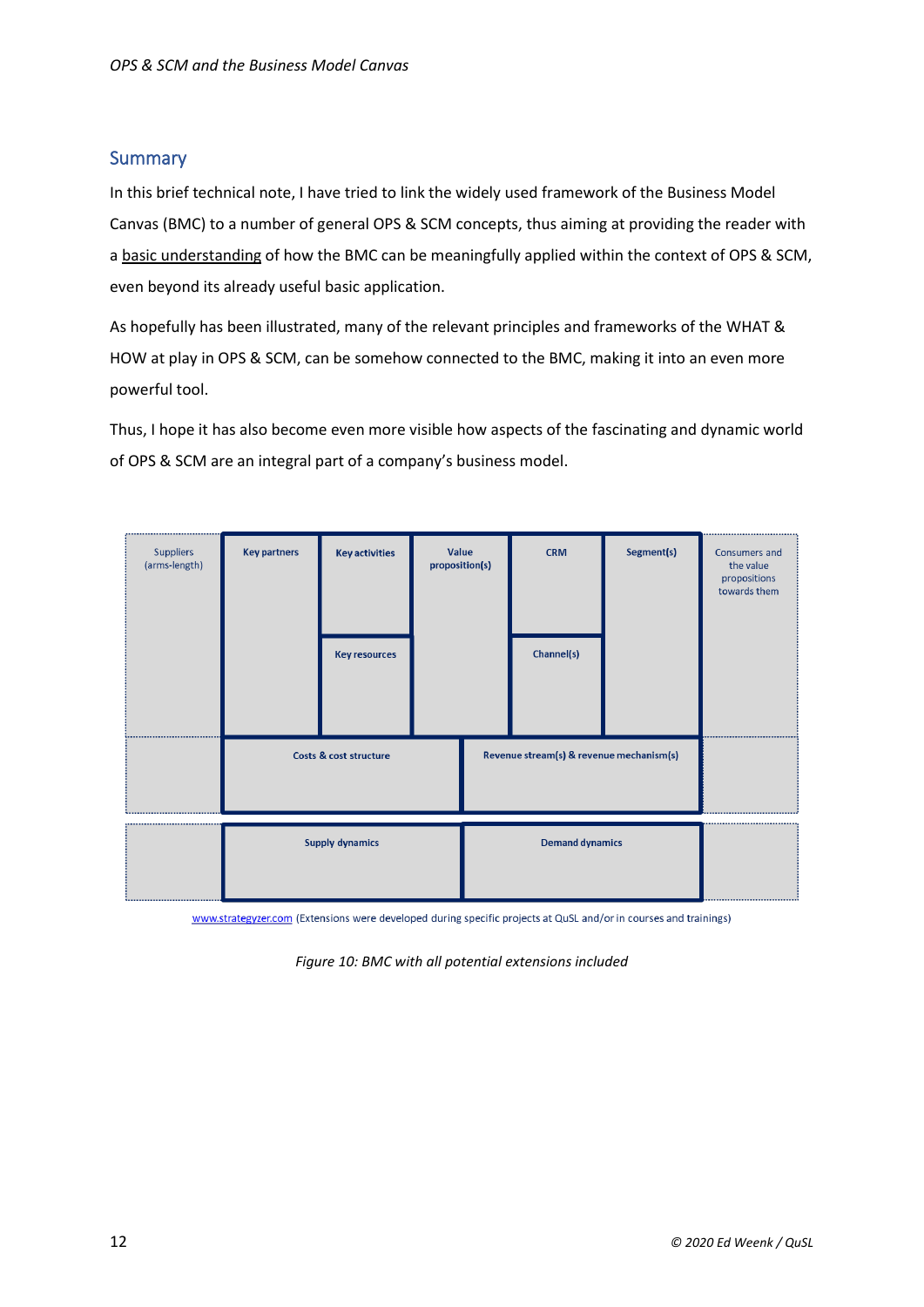## References

- Kraljic, P. (1983) Purchasing must become supply management, Harvard Business Review, September
- Osterwalder, A. (2004) *The Business Model Ontology: a proposition in a design science approach*, PhD thesis, l'Ecole des Hautes Etudes Comerciales de l'Université de Lausanne
- Osterwalder, A. and Pigneur, Y. (2010) *Business Model Generation: A Handbook for Visionaries, Game Changers, and Challengers*, Wiley
- Osterwalder, A. et al (2020) *The invincible company*, Wiley
- Strategyzer (nd) Business Model explained, videov on YouTube: <https://www.youtube.com/watch?v=QoAOzMTLP5s>
- Weenk, E. (2012) *The Perfect Pass: what the manager can learn from the football trainer*, Libros de Cabecera
- Weenk, E. (2019) *Mastering the Supply Chain. Principles, practice and real-life applications*, Kogan Page